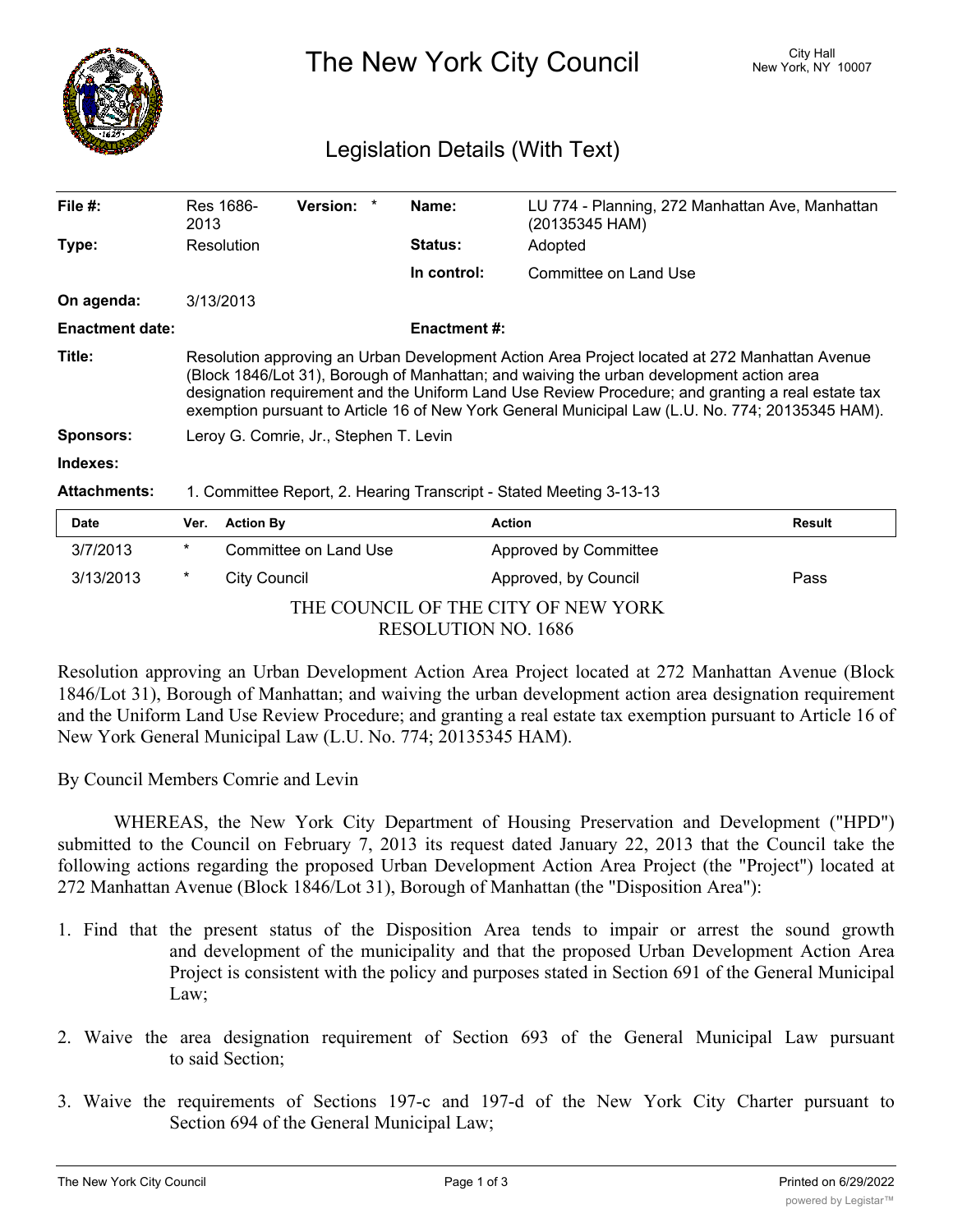- 4. Approve the Project as an Urban Development Action Area Project pursuant to Section 694 of the General Municipal Law; and
- 5. Approve the exemption of the Project from real property taxes pursuant to Section 696 of the General Municipal Law (the "Tax Exemption").

WHEREAS, the Project is to be developed on land that is an eligible area as defined in Section 692 of the General Municipal Law, consists solely of the rehabilitation or conservation of existing private or multiple dwellings or the construction of one to four unit dwellings, and does not require any change in land use permitted under the New York City Zoning Resolution;

WHEREAS, upon due notice, the Council held a public hearing on the Project on March 5, 2013;

WHEREAS, the Council has considered the land use and financial implications and other policy issues relating to the Project;

## RESOLVED:

The Council finds that the present status of the Disposition Area tends to impair or arrest the sound growth and development of the City of New York and that a designation of the Project as an Urban Development Action Area Project is consistent with the policy and purposes stated in Section 691 of the General Municipal Law.

The Council waives the area designation requirement pursuant to Section 693 of the General Municipal Law.

The Council waives the requirements of Sections 197-c and 197-d of the New York City Charter pursuant to Section 694 of the General Municipal Law.

The Council approves the Project as an Urban Development Action Area Project pursuant to Section 694 of the General Municipal Law.

The Project shall be developed in a manner consistent with the Project Summary that HPD has submitted to the Council, a copy of which is attached hereto.

The exemption of the Project from real property taxes pursuant to Section 696 of the General Municipal Law is approved as follows:

- a. All of the value of the buildings, structures, and other improvements situated on the Disposition Area shall be exempt from local and municipal taxes, other than assessments for local improvements and land value, for a period of twenty years commencing on the July  $1<sup>st</sup>$  following the conveyance of the Disposition Area to the Sponsor, during the last ten years of which such exemption shall decrease in equal annual decrements.
- b. The tax exemption granted hereunder shall terminate with respect to all or any portion of the Disposition Area if the Department of Housing Preservation and Development determines that such real property has not been, or is not being, developed, used, and/or operated in compliance with the requirements of all applicable agreements made by the Sponsor or the

owner of such real property with, or for the benefit of, the  $\alpha$  the  $C$  the  $C$